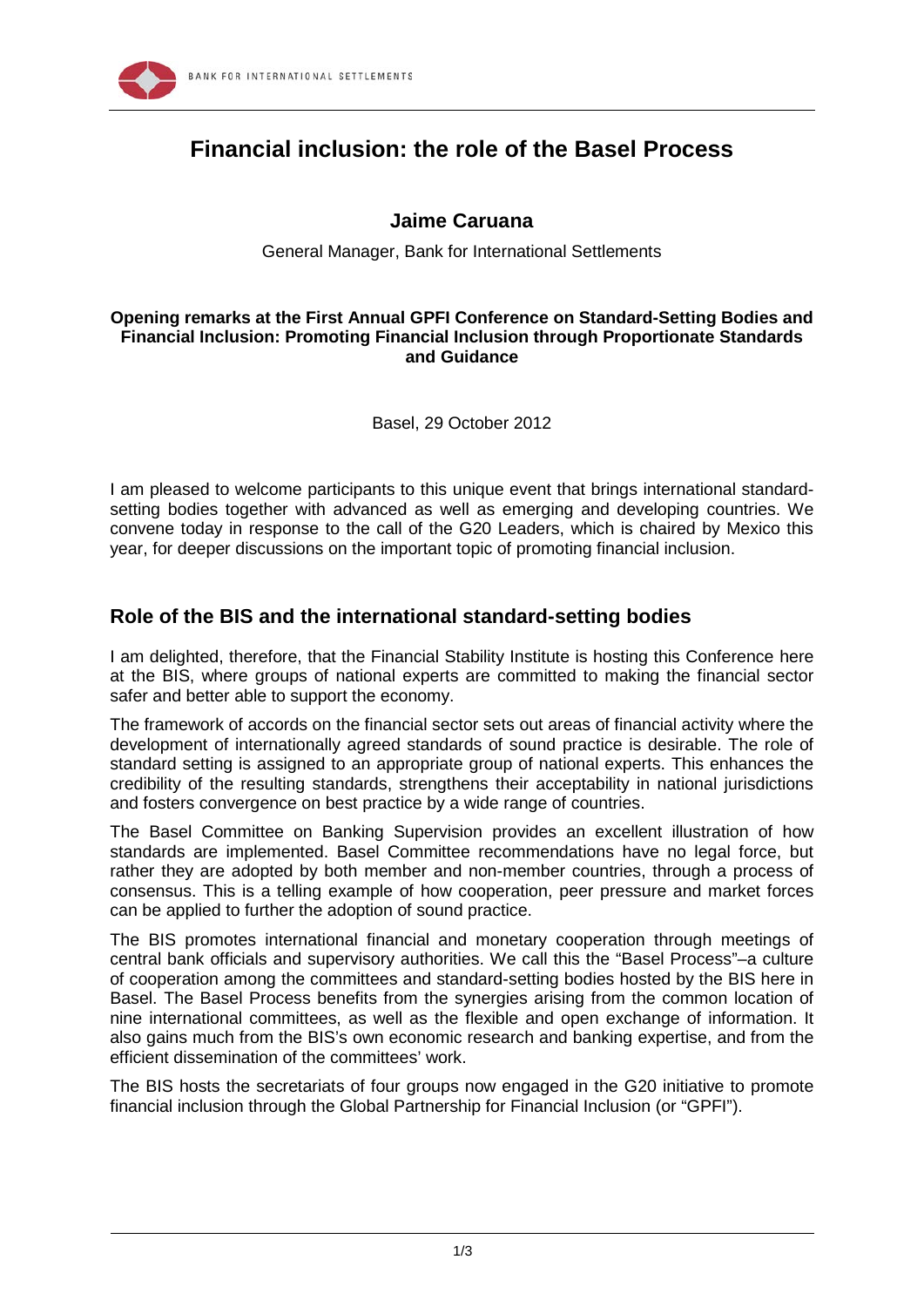

These four groups are:

- The Basel Committee on Banking Supervision;
- The Committee on Payment and Settlement Systems;
- The International Association of Deposit Insurers; and
- The International Association of Insurance Supervisors.

We are also very pleased to have with us today representatives of the Paris-based Financial Action Task Force, a fifth standard-setting body engaged in the G20's efforts to advance the cause of financial inclusion.

There is tremendous value in having these five standard-setting bodies in the same room today to share perspectives on the contributions that each can make to the delivery of highquality financial services to entire populations around the world.

# **Regulation / growth and equity / financial inclusion**

Why is the topic of financial inclusion relevant to standard-setting bodies? There are three main reasons:

- 1. Policymakers are focusing increasingly on the implications of regulation for equitable growth. We are becoming acutely aware that incorporating considerations of fairness into financial sector policy goes hand in hand with the promotion of stability. These themes were addressed at a conference just a year ago in Mumbai hosted by the Centre for Advanced Financial Research and Learning and the BIS. Towards the end of the day, you will hear from the Centre's esteemed director, Usha Thorat.
- 2. Implicit in this focus on equitable growth is an appreciation that financial *exclusion* carries risks and costs. These include: risks to financial integrity, given that the cash-based world of the financially excluded is not transparent; and risks of social, political, and therefore ultimately financial instability.
- 3. *Innovation* has become an increasingly important factor in the evolution of financial systems that support equitable growth. Indeed, without innovation, the cost barriers that prevent banks from serving so many poorer households and businesses around the world will never be broken. As observed in the GPFI white paper (*Global standard-setting bodies and financial inclusion for the poor: toward proportionate standards and guidance),* the types of innovation that promote financial inclusion can change the nature (and sometimes also the level) of risks. These changes result from a variety of factors, including the characteristics of financially excluded customers and those of the products, services, and providers capable of reaching them. The potential benefits of financial inclusion offset these changing risks.

# **Complementarity of policy objectives**

The three main reasons detailed above explain why, quite appropriately, financial inclusion comes increasingly into the discussions about the evolution of the international financial system. What are the implications for policy coordination? What is the common ground between the agendas of the standard-setting bodies and the objective of financial inclusion? What are the challenges?

From the financial stability perspective, we have learned that there are inter-relationships between policy actions. Financial stability policies do not stand alone. This calls for an